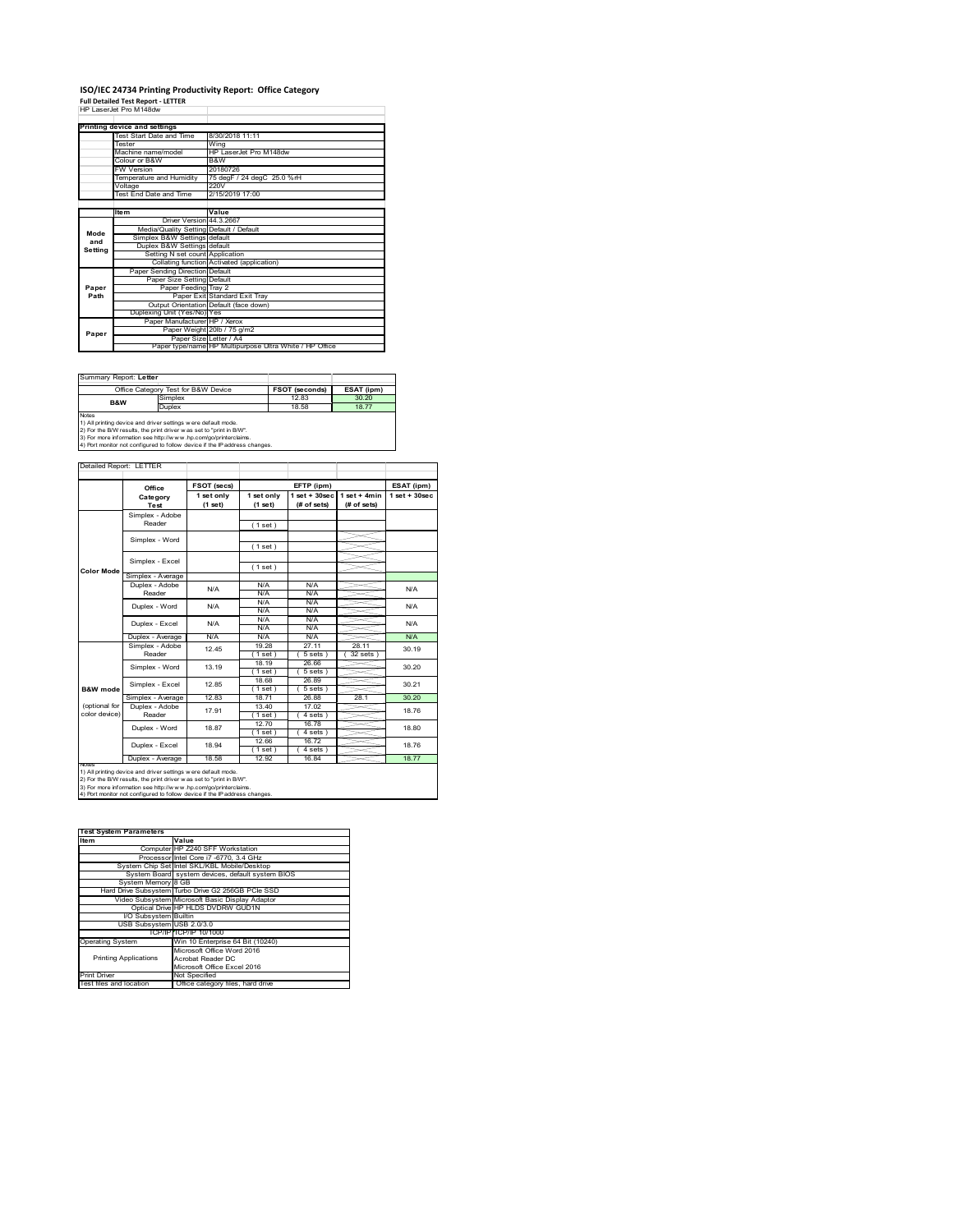### **ISO/IEC 24734 Printing Productivity Report: Office Category Full Detailed Test Report ‐ A4** HP LaserJet Pro M148dw

|         | Printing device and settings            |                                                         |
|---------|-----------------------------------------|---------------------------------------------------------|
|         | Test Start Date and Time                | 8/30/2018 11:11                                         |
|         | <b>Tester</b>                           | Wing                                                    |
|         | Machine name/model                      | HP LaserJet Pro M148dw                                  |
|         | Colour or B&W                           | B&W                                                     |
|         | <b>FW Version</b>                       | 20180726                                                |
|         | Temperature and Humidity                | 75 degF / 24 degC 25.0 %rH                              |
|         | Voltage                                 | 220V                                                    |
|         | Test End Date and Time                  | 2/15/2019 17:00                                         |
|         |                                         |                                                         |
|         | <b>Item</b>                             | Value                                                   |
|         | Driver Version 44.3.2667                |                                                         |
| Mode    | Media/Quality Setting Default / Default |                                                         |
| and     | Simplex B&W Settings default            |                                                         |
| Setting | Duplex B&W Settings default             |                                                         |
|         | Setting N set count Application         |                                                         |
|         |                                         | Collating function Activated (application)              |
|         | Paper Sending Direction Default         |                                                         |
|         | Paper Size Setting Default              |                                                         |
| Paper   | Paper Feeding Tray 2                    |                                                         |
| Path    |                                         | Paper Exit Standard Exit Tray                           |
|         |                                         | Output Orientation Default (face down)                  |
|         | Duplexing Unit (Yes/No) Yes             |                                                         |
|         | Paper Manufacturer HP / Xerox           |                                                         |
| Paper   |                                         | Paper Weight 20lb / 75 g/m2                             |
|         | Paper Size Letter / A4                  |                                                         |
|         |                                         | Paper type/name HP Multipurpose Ultra White / HP Office |

| Summary Report: A4 |                                                                                                                                                                                                                                                                                        |                       |            |
|--------------------|----------------------------------------------------------------------------------------------------------------------------------------------------------------------------------------------------------------------------------------------------------------------------------------|-----------------------|------------|
|                    | Office Category Test for B&W Device                                                                                                                                                                                                                                                    | <b>FSOT (seconds)</b> | ESAT (ipm) |
| <b>B&amp;W</b>     | Simplex                                                                                                                                                                                                                                                                                | 13.36                 | 28.69      |
|                    | Duplex                                                                                                                                                                                                                                                                                 | 19.03                 | 18.15      |
| <b>Notes</b>       | 1) All printing device and driver settings w ere default mode.<br>2) For the B/W results, the print driver was set to "print in B/W".<br>3) For more information see http://www.hp.com/go/printerclaims.<br>4) Port monitor not configured to follow device if the IP address changes. |                       |            |

**FSOT (secs) ESAT (ipm) EFTP (ipm) Office 1 set only (1 set) 1 set only (1 set) 1 set + 30sec (# of sets) 1 set + 4min (# of sets) 1 set + 30sec** ( 1 set ) ( 1 set ) ( 1 set ) Simplex - Average Duplex - Adobe  $N/f$ N/A N/A N/A N/A N/A N/A N/A N/A  $\frac{N}{N}$ Duplex - Average N/A N/A N/A N/A N/A N/A<br>Simplex - Adobe <sub>49.04</sub> 18.59 25.87 28.17 99.6 18.59 25.87 28.17  $(5 \text{ sets}) (30 \text{ sets})$ 17.37 25.38 ( 1 set ) ( 5 sets ) 17.96 25.61 1 set ) ( 5 set<br>17.97 25.62 Simplex - Average 13.4 17.97 25.62 28.2 28.69<br>
Duplex - Adobe 18.26 13.14 16.52 28.2 Reader 18.26 18.16 13.14 16.52<br>(1 set) (4 set) 1 set ) (4 sets )<br>12.32 16.22 16.22  $(4 \text{ sets})$ <br> $16.28$  $(1 \text{ set})$ <br> $(1 \text{ set})$ <br> $(1 \text{ set})$ <br> $(12.61)$  $(4 \text{ set}$   $16.34)$ Duplex - Average | 19.0 | 12.61 | 16.34 | 18.15 19.37 Duplex - Word Duplex - Excel 18.14 18.16 19.44 18.26 N/A 28.68 28.71 28.70 18.16 N/A Reader Simplex - Word 13.81 Duplex - Excel 12.91 notes<br>1) All printing device and driver settings were default mode.<br>2) For the B/W results, the print driver was set to "print in B/W".<br>3) For more information see http://www.hp.com/go/printerclaims.<br>4) Por moralitor not c **B&W mode** (optional for color device) **Colour Mode** Simplex - Adobe Reader Simplex - Excel Simplex - Word Simplex - Excel 13.36 Reader Duplex - Word ailed Report: A4 **Category Test** N/A  $N/A$   $N/A$   $N/A$   $N/A$   $N/A$ N/A

**Item Value Test System Parameters**Computer HP Z240 SFF Workstation Processor Intel Core i7 -6770, 3.4 GHz System Chip Set Intel SKL/KBL Mobile/Desktop System Board system devices, default system BIOS System Memory 8 GB Hard Drive Subsystem Turbo Drive G2 256GB PCIe SSD Video Subsystem Microsoft Basic Display Adaptor Optical Drive HP HLDS DVDRW GUD1N I/O Subsystem Builtin USB Subsystem USB 2.0/3.0 TCP/IP TCP/IP 10/1000<br>
Win 10 Enterprise 64 Bit (10240)<br>
Microsoft Office Word 2016<br>
Printing Applications<br>
Acrobat Reader DC<br>
Microsoft Office Excel 2016 Printing Applications Print Driver Mot Specified<br>Test files and location Office category files, hard drive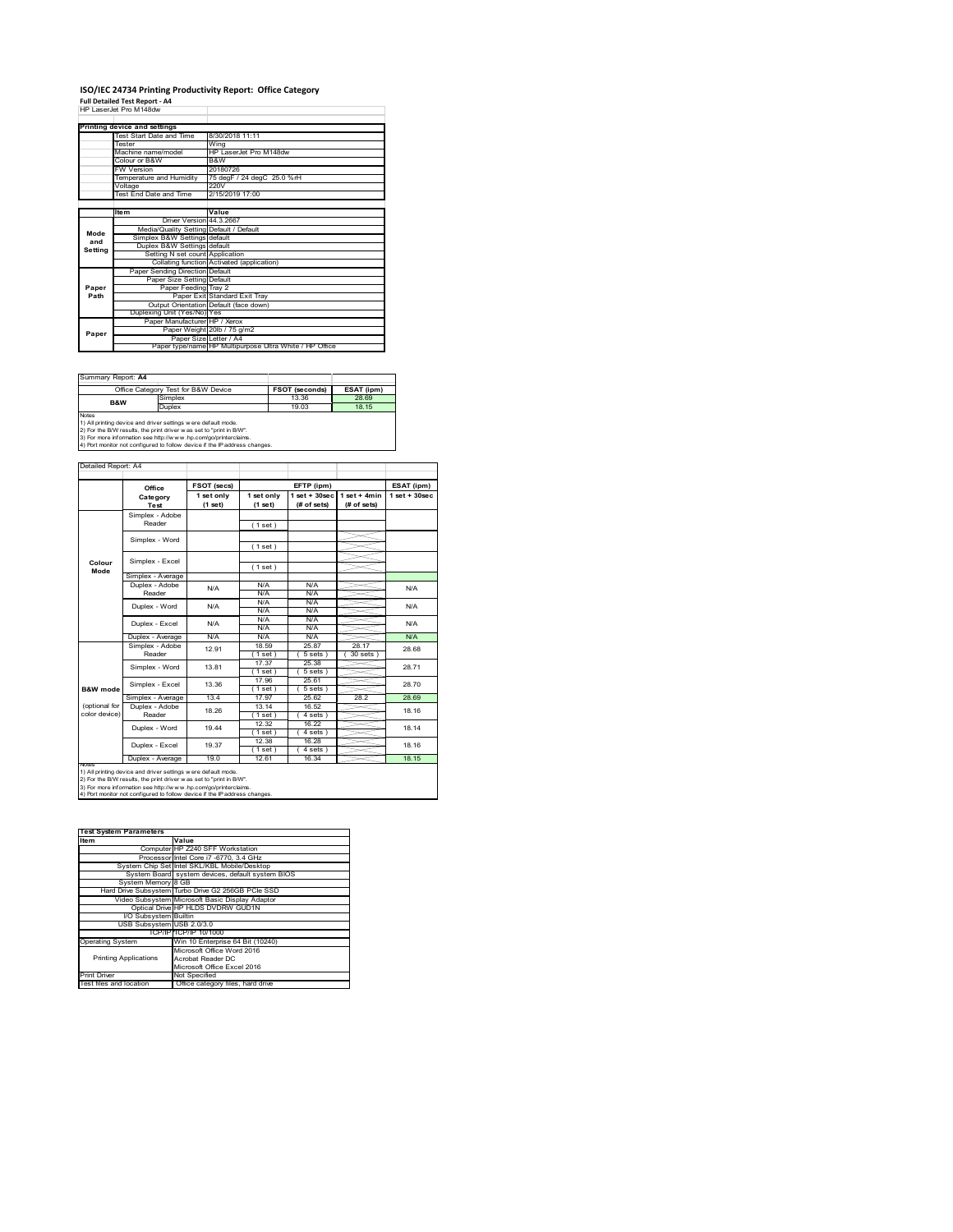# **ISO/IEC 24734 Printing Productivity Report: Office Category Feature Performance Full Report ‐ Office Feature Performance Test** HP LaserJet Pro M148dw

|         | Printing device and settings            |                                                         |
|---------|-----------------------------------------|---------------------------------------------------------|
|         | Test Start Date and Time                | 8/30/2018 11:11                                         |
|         | Tester                                  | Wing                                                    |
|         | Machine name/model                      | HP LaserJet Pro M148dw                                  |
|         | Colour or B&W                           | B&W                                                     |
|         | <b>FW Version</b>                       | 20180726                                                |
|         | Temperature and Humidity                | 75 degF / 24 degC 25.0 %rH                              |
|         | Voltage                                 | 220V                                                    |
|         | Test End Date and Time                  | 2/15/2019 17:00                                         |
|         |                                         |                                                         |
|         | <b>Item</b>                             | Value                                                   |
|         | Driver Version 44 3 2667                |                                                         |
| Mode    | Media/Quality Setting Default / Default |                                                         |
| and     | Simplex B&W Settings default            |                                                         |
| Setting | Duplex B&W Settings default             |                                                         |
|         | Setting N set count Application         |                                                         |
|         |                                         | Collating function Activated (application)              |
|         | Paper Sending Direction Default         |                                                         |
|         | Paper Size Setting Default              |                                                         |
| Paper   | Paper Feeding Tray 2                    |                                                         |
| Path    |                                         | Paper Exit Standard Exit Tray                           |
|         |                                         | Output Orientation Default (face down)                  |
|         | Duplexing Unit (Yes/No) Yes             |                                                         |
|         | Paper Manufacturer HP / Xerox           |                                                         |
| Paper   |                                         | Paper Weight 20lb / 75 g/m2                             |
|         | Paper Size Letter / A4                  |                                                         |
|         |                                         | Paper type/name HP Multipurpose Ultra White / HP Office |

| ISO Print Productivity Report: Feature Performance Test Summary                                                                                                                                                                                                                                   |                       |                                  |                                      |  |  |
|---------------------------------------------------------------------------------------------------------------------------------------------------------------------------------------------------------------------------------------------------------------------------------------------------|-----------------------|----------------------------------|--------------------------------------|--|--|
|                                                                                                                                                                                                                                                                                                   |                       | <b>Feature Performance Ratio</b> |                                      |  |  |
| (Feature Adobe Reader - Office test file)                                                                                                                                                                                                                                                         | <b>Printing Modes</b> |                                  | <b>ESAT</b> (feature)<br>ESAT (base) |  |  |
| A5, Landscape Feed, Simplex, Colour                                                                                                                                                                                                                                                               | Simplex               |                                  |                                      |  |  |
| A5, Portrait Feed, Simplex, Colour                                                                                                                                                                                                                                                                | Simplex               |                                  |                                      |  |  |
| Legal, Simplex, Colour                                                                                                                                                                                                                                                                            | Simplex               |                                  |                                      |  |  |
| Legal, Duplex, Colour                                                                                                                                                                                                                                                                             | Duplex                |                                  |                                      |  |  |
| A4. 1200 dpi. Simplex. Colour                                                                                                                                                                                                                                                                     | Simplex               |                                  |                                      |  |  |
| Letter, 1200 dpi, Simplex, Colour                                                                                                                                                                                                                                                                 | Simplex               |                                  |                                      |  |  |
| A4. General Office. Simplex. Colour                                                                                                                                                                                                                                                               | Simplex               |                                  |                                      |  |  |
| Letter, General Office, Simplex, Colour                                                                                                                                                                                                                                                           | Simplex               |                                  |                                      |  |  |
| A5. Landscape Feed. Simplex, B/W                                                                                                                                                                                                                                                                  | Simplex               | 145%                             | 173%                                 |  |  |
| A5, Portrait Feed, Simplex, B/W                                                                                                                                                                                                                                                                   | Simplex               | 27%                              | 21%                                  |  |  |
| Legal, Simplex, B/W                                                                                                                                                                                                                                                                               | Simplex               |                                  |                                      |  |  |
| Legal, Duplex, B/W                                                                                                                                                                                                                                                                                | Duplex                |                                  |                                      |  |  |
| A4, 1200 dpi, Simplex, B/W                                                                                                                                                                                                                                                                        | Simplex               |                                  |                                      |  |  |
| Letter, 1200 dpi, Simplex, B/W                                                                                                                                                                                                                                                                    | Simplex               |                                  |                                      |  |  |
| A4, General Office, Simplex, B/W                                                                                                                                                                                                                                                                  | Simplex               |                                  |                                      |  |  |
| Letter, General Office, Simplex, B/W                                                                                                                                                                                                                                                              | Simplex               |                                  |                                      |  |  |
| <b>Notes</b><br>1) All printing device and driver settings were default mode.<br>2) Test conducted with 8-paper Office Feature Performance file.<br>3) For more information see http://www.hp.com/go/printerclaims.<br>4) Port monitor not configured to follow device if the IP address changes. |                       |                                  |                                      |  |  |

| <b>Printing Modes</b>                               | <b>Base Printing Mode</b> |                     | <b>Feature Performance</b> |                                 |                                         |                                      |
|-----------------------------------------------------|---------------------------|---------------------|----------------------------|---------------------------------|-----------------------------------------|--------------------------------------|
| Feature Adobe Reader - Office<br>test file (8-page) | <b>FSOT</b><br>Base       | <b>ESAT</b><br>Base | 1 set<br>FSOT (secs)       | $1$ set $+30$ sec<br>ESAT (ipm) | FSOT (base)<br><b>FSOT</b><br>(feature) | <b>ESAT</b> (feature)<br>ESAT (base) |
| A5, Landscape Feed, Simplex, Colour                 |                           |                     |                            |                                 |                                         |                                      |
| A5, Portrait Feed, Simplex, Colour                  |                           |                     |                            |                                 |                                         |                                      |
| Legal, Simplex, Colour                              |                           |                     |                            |                                 |                                         |                                      |
| Legal, Duplex, Colour                               |                           |                     |                            |                                 |                                         |                                      |
| A4, 1200 dpi, Simplex, Colour                       |                           |                     |                            |                                 |                                         |                                      |
| Letter, 1200 dpi, Simplex, Colour                   |                           |                     |                            |                                 |                                         |                                      |
| A4, General Office, Simplex, Colour                 |                           |                     |                            |                                 |                                         |                                      |
| Letter, General Office, Simplex, Colour             |                           |                     |                            |                                 |                                         |                                      |
| A5. Landscape Feed. Simplex. B/W                    | 20.86                     | 28.68               | 14 42                      | 496                             | 145%                                    | 173%                                 |
| A5, Portrait Feed, Simplex, B/W                     | 20.86                     | 28.68               | 79                         | 6.1                             | 27%                                     | 21%                                  |
| Legal, Simplex, B/W                                 | 20.65                     | 30.22               |                            |                                 |                                         |                                      |
| Legal, Duplex, B/W                                  | 20.65                     | 30.22               |                            |                                 |                                         |                                      |
| A4, 1200 dpi, Simplex, B/W                          | 20.86                     | 28.68               |                            |                                 |                                         |                                      |
| Letter, 1200 dpi, Simplex, B/W                      | 20.65                     | 30.22               |                            |                                 |                                         |                                      |
| A4, General Office, Simplex, B/W                    | 20.86                     | 28.68               |                            |                                 |                                         |                                      |
| Letter, General Office, Simplex, B/W                | 20.65                     | 30.22               |                            |                                 |                                         |                                      |

 $\mathbb{R}^n$ 

1) All printing device and driver settings were default mode.<br>2) Test conducted with 8-paper Office Feature Performance file<br>3) For more information see http://www.hp.com/go/printerclaims.<br>4) Port monitor not configured to

**IValue**<br>
Computer HP Z240 SFF Workstation<br>
Processor Intel Core i7 -6770, 3.4 GHz<br>
System Chip Set Intel SKL/KBL Mobile/Desktop<br>
System Board system devices, default system BIOS<br> yste<br>GB Hard Drive Subsystem Turbo Drive G2 256GB PCIe SSD Video Subsystem Microsoft Basic Display Adaptor Optical Drive HP HLDS DVDRW GUD1N **Isystem**<br>Cal Drive<br>Dsystem  $\frac{1}{2.0/3.0}$ TCP/IP (TCP/IP 10/1000)<br>Operating System<br>Thriting Applications<br>Thriting Applications<br>Thriting Applications<br>Thriting Applications<br>Thriting Microsoft Office Excel 2016<br>Test flies and location<br>Office category files, hard driv Printing Applications **Test System Software Test System Parameters**

ц.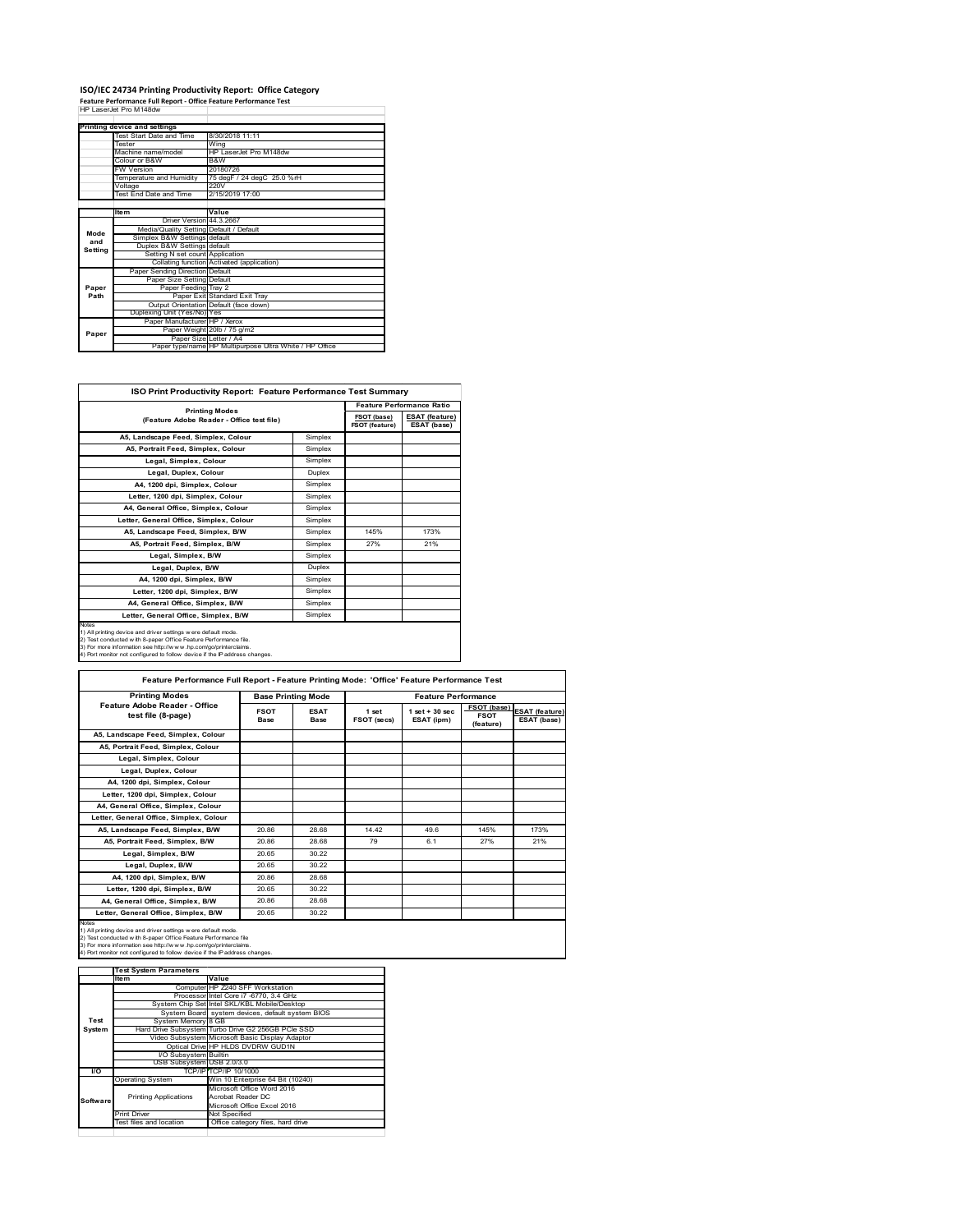## **ISO/IEC 17629 First Print Out Time Report: Office Category**

**Full Detailed Test Report ‐ LETTER** HP LaserJet Pro M148dw

| ,,, Lao Gio Giilo IVIITO GW |                              |                                |
|-----------------------------|------------------------------|--------------------------------|
|                             | Printing device and settings |                                |
|                             | Test Start Date and Time     | 8/30/2018 11:11                |
|                             | Tester                       | Wing                           |
|                             | Machine name/model           | HP LaserJet Pro M148dw         |
|                             | Colour or B&W                | B&W                            |
|                             | <b>FW Version</b>            | 20180726                       |
|                             | Configuration (options)      | Default                        |
|                             | Controller                   | 12500                          |
|                             | Printing device page count   | Not Specified                  |
|                             | Printing supplies page count | Not Specified                  |
|                             | Temperature and Humidity     | 75 degF / 24 degC 25.0 %rH     |
|                             | Voltage                      | 220V                           |
|                             | Test End Date and Time       | 2/15/2019 17:00                |
|                             |                              |                                |
|                             | <b>Item</b>                  | Value                          |
| Mode                        | PDL and driver version       | 44.3.2667                      |
| and                         | Print Quality mode           | default                        |
| Setting                     | <b>B&amp;W</b> settings      | default                        |
|                             | Paper feed orientation       | Short Edge                     |
| Paper                       | Paper type setting           | default                        |
|                             | Paper feeding                | Standard cassette              |
|                             | Paper exit                   | Standard exit tray             |
| Paper Path                  | Output orientation           | default (face up or face down) |

**ISO First Page Out Time Summary Report: Office Category** Summary Report: **Letter**

**FPOT from Ready (seconds)**<br>
Simplex 6.62 **B&W**

**Duplex**<br>Notes<br>1) All printing device and driver settings were default mode.<br>2) For the BM results, the print driver was set to "print in BM".<br>4) For more information see http://www.hp.com/golprinterclaims.<br>4) Port monitor

|                                                     | ISO First Page Out Time Report: Office Category                                                                                                                                                                                                                                                                                                                                                             |                            |                            |                              |                            |                   |            |
|-----------------------------------------------------|-------------------------------------------------------------------------------------------------------------------------------------------------------------------------------------------------------------------------------------------------------------------------------------------------------------------------------------------------------------------------------------------------------------|----------------------------|----------------------------|------------------------------|----------------------------|-------------------|------------|
| <b>Detailed Report: LETTER</b>                      |                                                                                                                                                                                                                                                                                                                                                                                                             |                            |                            |                              |                            |                   |            |
|                                                     |                                                                                                                                                                                                                                                                                                                                                                                                             | Word<br>(seconds)          | Excel<br>(seconds)         | Adobe<br>Reader<br>(seconds) | Average<br>(seconds)       | <b>Delay Time</b> |            |
|                                                     | FPOT from Ready - Simplex                                                                                                                                                                                                                                                                                                                                                                                   |                            |                            |                              |                            |                   |            |
|                                                     | FPOT from Ready - Duplex                                                                                                                                                                                                                                                                                                                                                                                    |                            |                            |                              |                            |                   |            |
| <b>Color Mode</b>                                   | FPOT from Sleep - Simplex                                                                                                                                                                                                                                                                                                                                                                                   |                            |                            | N/A                          |                            |                   |            |
|                                                     | Recovery Time                                                                                                                                                                                                                                                                                                                                                                                               |                            |                            |                              |                            |                   |            |
|                                                     | FPOT from Off - Simplex                                                                                                                                                                                                                                                                                                                                                                                     |                            |                            |                              |                            |                   |            |
|                                                     | Warm-up Time                                                                                                                                                                                                                                                                                                                                                                                                |                            |                            |                              |                            |                   |            |
|                                                     | FPOT from Ready - Simplex                                                                                                                                                                                                                                                                                                                                                                                   | 7.00                       | 6.57                       | 6.29                         | 6.62                       | 48 Seconds        |            |
|                                                     | FPOT from Ready - Duplex                                                                                                                                                                                                                                                                                                                                                                                    |                            |                            |                              |                            |                   |            |
| <b>B&amp;W Mode</b>                                 | FPOT from Sleep - Simplex                                                                                                                                                                                                                                                                                                                                                                                   |                            |                            | 6.70                         |                            | 61 Minutes        |            |
|                                                     | Recovery Time                                                                                                                                                                                                                                                                                                                                                                                               |                            |                            | 0.4                          |                            |                   |            |
|                                                     |                                                                                                                                                                                                                                                                                                                                                                                                             |                            |                            |                              |                            |                   |            |
|                                                     | FPOT from Off - Simplex                                                                                                                                                                                                                                                                                                                                                                                     |                            |                            | 61.08                        |                            |                   |            |
| Notes                                               | Warm-up Time                                                                                                                                                                                                                                                                                                                                                                                                |                            |                            | 54.79                        |                            |                   |            |
| <b>HP Data Table</b>                                | 1) All printing device and driver settings w ere default mode.<br>2) For the B/W results, the print driver was set to "print in B/W".<br>3) For more information see http://www.hp.com/go/printerclaims.<br>4) Port monitor not configured to follow device if the IP address changes.<br>5) Page counts w ere collected after completion of the tests.<br>6) Details for FPOT from Sleep are show n below. |                            |                            |                              |                            |                   |            |
|                                                     |                                                                                                                                                                                                                                                                                                                                                                                                             |                            |                            |                              |                            |                   |            |
|                                                     |                                                                                                                                                                                                                                                                                                                                                                                                             | <b>FPOT Avg</b><br>(se cs) | FPOT (secs)<br>Iteration 1 | FPOT (secs)<br>Iteration 2   | FPOT (secs)<br>Iteration 3 | Application       | Delay Time |
|                                                     | FPOT from Sleep                                                                                                                                                                                                                                                                                                                                                                                             | N/A                        | N/A                        | N/A                          | N/A                        | Adobe Reader      |            |
| <b>Detailed Report: LETTER</b><br><b>Color Mode</b> | FPOT from Sleep (15 minutes)<br>HP/Non ISO Test                                                                                                                                                                                                                                                                                                                                                             | N/A                        | N/A                        | N/A                          | N/A                        | Adobe Reader      |            |
| <b>B&amp;W Mode</b>                                 | FPOT from Sleep                                                                                                                                                                                                                                                                                                                                                                                             | 6.70                       | 6.69                       | 6.71                         | N/A                        | Adobe Reader      | 61 Minutes |

**Item Value** Computer HP Z240 SFF Workstation Processor Intel Core i7 -6770, 3.4 GHz System Chip Set Intel SKL/KBL Mobile/Desktop System Board system devices, default system BIOS Fossen<br>System Chip Set<br>System Memory<br>Hard Drive Subsystem<br>Hideo Subsystem Hard Drive Subsystem Turbo Drive G2 256GB PCIe SSD Video Subsystem Microsoft Basic Display Adaptor Optical Drive HP HLDS DVDRW GUD1N Subsystem Builtin USB Subsystem USB 2.0/3.0 Operating System Win 10 Enterprise 64 Bit (10240) Microsoft Word 2016 Microsoft Excel 2016 Adobe Reader DC **Printing Device Connection** TCP/IP 10/1000 **Software** Printing Applications **Test System Test System Para**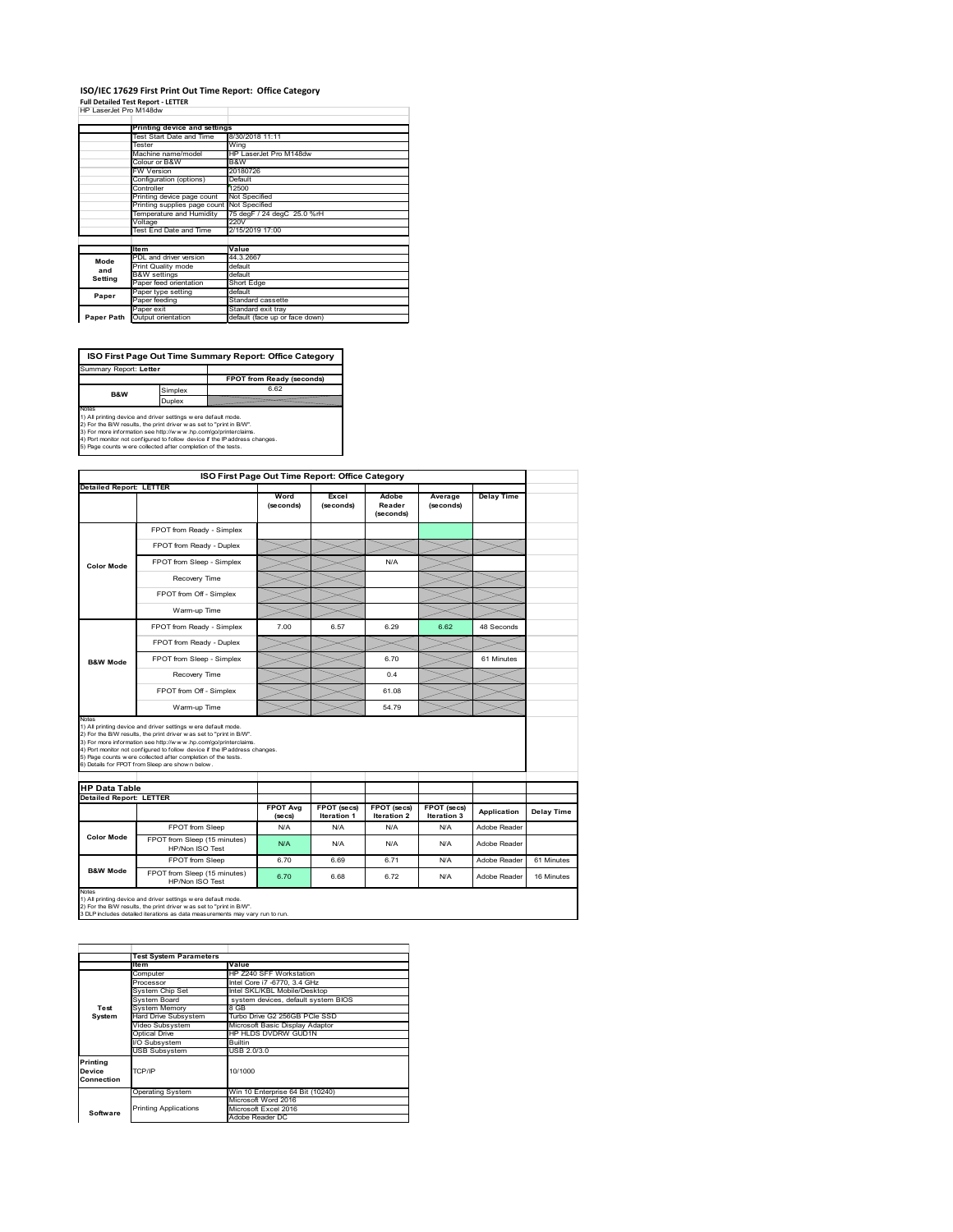## **ISO/IEC 17629 First Print Out Time Report: Office Category**

| <b>Full Detailed Test Report - A4</b> |  |
|---------------------------------------|--|
| HP LaserJet Pro M148dw                |  |

| FF 1.4556.561 FBJ IVI 1468.1W |                                            |                                |
|-------------------------------|--------------------------------------------|--------------------------------|
|                               |                                            |                                |
|                               | Printing device and settings               |                                |
|                               | Test Start Date and Time                   | 8/30/2018 11:11                |
|                               | Tester                                     | Wing                           |
|                               | Machine name/model                         | HP LaserJet Pro M148dw         |
| Colour or B&W                 |                                            | B&W                            |
|                               | <b>FW Version</b>                          | 20180726                       |
|                               | Configuration (options)                    | Default                        |
|                               | Controller                                 | 12500                          |
|                               | Printing device page count                 | Not Specified                  |
|                               | Printing supplies page count Not Specified |                                |
|                               | Temperature and Humidity                   | 75 degF / 24 degC 25.0 %rH     |
|                               | Voltage                                    | 220V                           |
|                               | Test End Date and Time                     | 2/15/2019 17:00                |
|                               |                                            |                                |
|                               | <b>Item</b>                                | Value                          |
| Mode                          | PDL and driver version                     | 44.3.2667                      |
| and                           | Print Quality mode                         | default                        |
|                               | <b>B&amp;W</b> settings                    | default                        |
| Setting                       | Paper feed orientation                     | Short Edge                     |
| Paper                         | Paper type setting                         | default                        |
|                               | Paper feeding                              | Standard cassette              |
|                               | Paper exit                                 | Standard exit tray             |
| Paper Path                    | Output orientation                         | default (face up or face down) |

**ISO First Page Out Time Summary Report: Office Category**

**FPOT from Ready (seconds)** Simplex 6.86 Duplex Notes<br>1) All printing device and driver settings were default mode.<br>2) For the BAV results, the print driver was set to "print in BAV".<br>3) For more information see http://www.hp.com/golprinterclaims.<br>4) Port monitor not co Summary Report: A4 **B&W**

|                                                             |                                                                                                                                                                                                                                                                                                                                                                                                             | ISO First Page Out Time Report: Office Category |                                   |                                   |                                   |                   |            |
|-------------------------------------------------------------|-------------------------------------------------------------------------------------------------------------------------------------------------------------------------------------------------------------------------------------------------------------------------------------------------------------------------------------------------------------------------------------------------------------|-------------------------------------------------|-----------------------------------|-----------------------------------|-----------------------------------|-------------------|------------|
| <b>Detailed Report: A4</b>                                  |                                                                                                                                                                                                                                                                                                                                                                                                             | Word<br>(seconds)                               | Excel<br>(seconds)                | Adobe<br>Reader<br>(seconds)      | Average<br>(seconds)              | <b>Delay Time</b> |            |
|                                                             | FPOT from Ready - Simplex                                                                                                                                                                                                                                                                                                                                                                                   |                                                 |                                   |                                   |                                   |                   |            |
|                                                             | FPOT from Ready - Duplex                                                                                                                                                                                                                                                                                                                                                                                    |                                                 |                                   |                                   |                                   |                   |            |
| <b>Color Mode</b>                                           | FPOT from Sleep - Simplex                                                                                                                                                                                                                                                                                                                                                                                   |                                                 |                                   | N/A                               |                                   |                   |            |
|                                                             | Recovery Time                                                                                                                                                                                                                                                                                                                                                                                               |                                                 |                                   |                                   |                                   |                   |            |
|                                                             | FPOT from Off - Simplex                                                                                                                                                                                                                                                                                                                                                                                     |                                                 |                                   |                                   |                                   |                   |            |
|                                                             | Warm-up Time                                                                                                                                                                                                                                                                                                                                                                                                |                                                 |                                   |                                   |                                   |                   |            |
|                                                             | FPOT from Ready - Simplex                                                                                                                                                                                                                                                                                                                                                                                   | 740                                             | 674                               | 642                               | 6.86                              | 48 Seconds        |            |
|                                                             | FPOT from Ready - Duplex                                                                                                                                                                                                                                                                                                                                                                                    |                                                 |                                   |                                   |                                   |                   |            |
| <b>B&amp;W Mode</b>                                         | FPOT from Sleep - Simplex                                                                                                                                                                                                                                                                                                                                                                                   |                                                 |                                   | 6.79                              |                                   | 61 Minutes        |            |
|                                                             | Recovery Time                                                                                                                                                                                                                                                                                                                                                                                               |                                                 |                                   | 0.4                               |                                   |                   |            |
|                                                             |                                                                                                                                                                                                                                                                                                                                                                                                             |                                                 |                                   |                                   |                                   |                   |            |
|                                                             | FPOT from Off - Simplex                                                                                                                                                                                                                                                                                                                                                                                     |                                                 |                                   | 61.55                             |                                   |                   |            |
|                                                             | Warm-up Time                                                                                                                                                                                                                                                                                                                                                                                                |                                                 |                                   | 55 13                             |                                   |                   |            |
| Notes<br><b>HP Data Table</b><br><b>Detailed Report: A4</b> | 1) All printing device and driver settings w ere default mode.<br>2) For the B/W results, the print driver was set to "print in B/W".<br>3) For more information see http://www.hp.com/go/printerclaims.<br>4) Port monitor not configured to follow device if the IP address changes.<br>5) Page counts w ere collected after completion of the tests.<br>6) Details for FPOT from Sleep are show n below. | <b>FPOT Avg</b><br>(se cs)                      | FPOT (secs)<br><b>Iteration 1</b> | FPOT (secs)<br><b>Iteration 2</b> | FPOT (secs)<br><b>Iteration 3</b> | Application       |            |
|                                                             | FPOT from Sleep                                                                                                                                                                                                                                                                                                                                                                                             | N/A                                             | N/A                               | N/A                               | N/A                               | Adobe Reader      | Delay Time |
| <b>Color Mode</b>                                           | FPOT from Sleep (15 minutes)<br>HP/Non ISO Test                                                                                                                                                                                                                                                                                                                                                             | N/A                                             | N/A                               | N/A                               | N/A                               | Adobe Reader      |            |
| <b>B&amp;W Mode</b>                                         | FPOT from Sleep                                                                                                                                                                                                                                                                                                                                                                                             | 6.79                                            | 6.79                              | 6.78                              | N/A                               | Adobe Reader      | 61 Minutes |

|                                  | <b>Test System Parameters</b> |                                     |
|----------------------------------|-------------------------------|-------------------------------------|
|                                  | <b>Item</b>                   | Value                               |
|                                  | Computer                      | HP Z240 SFF Workstation             |
|                                  | Processor                     | Intel Core i7 -6770, 3.4 GHz        |
|                                  | System Chip Set               | Intel SKL/KBL Mobile/Desktop        |
|                                  | System Board                  | system devices, default system BIOS |
| Test                             | <b>System Memory</b>          | 8 GB                                |
| System                           | <b>Hard Drive Subsystem</b>   | Turbo Drive G2 256GB PCle SSD       |
|                                  | Video Subsystem               | Microsoft Basic Display Adaptor     |
|                                  | <b>Optical Drive</b>          | HP HLDS DVDRW GUD1N                 |
|                                  | I/O Subsystem                 | <b>Builtin</b>                      |
|                                  | <b>USB Subsystem</b>          | USB 2.0/3.0                         |
| Printing<br>Device<br>Connection | TCP/IP                        | 10/1000                             |
|                                  | <b>Operating System</b>       | Win 10 Enterprise 64 Bit (10240)    |
|                                  |                               | Microsoft Word 2016                 |
| Software                         | <b>Printing Applications</b>  | Microsoft Excel 2016                |
|                                  |                               | Adobe Reader DC                     |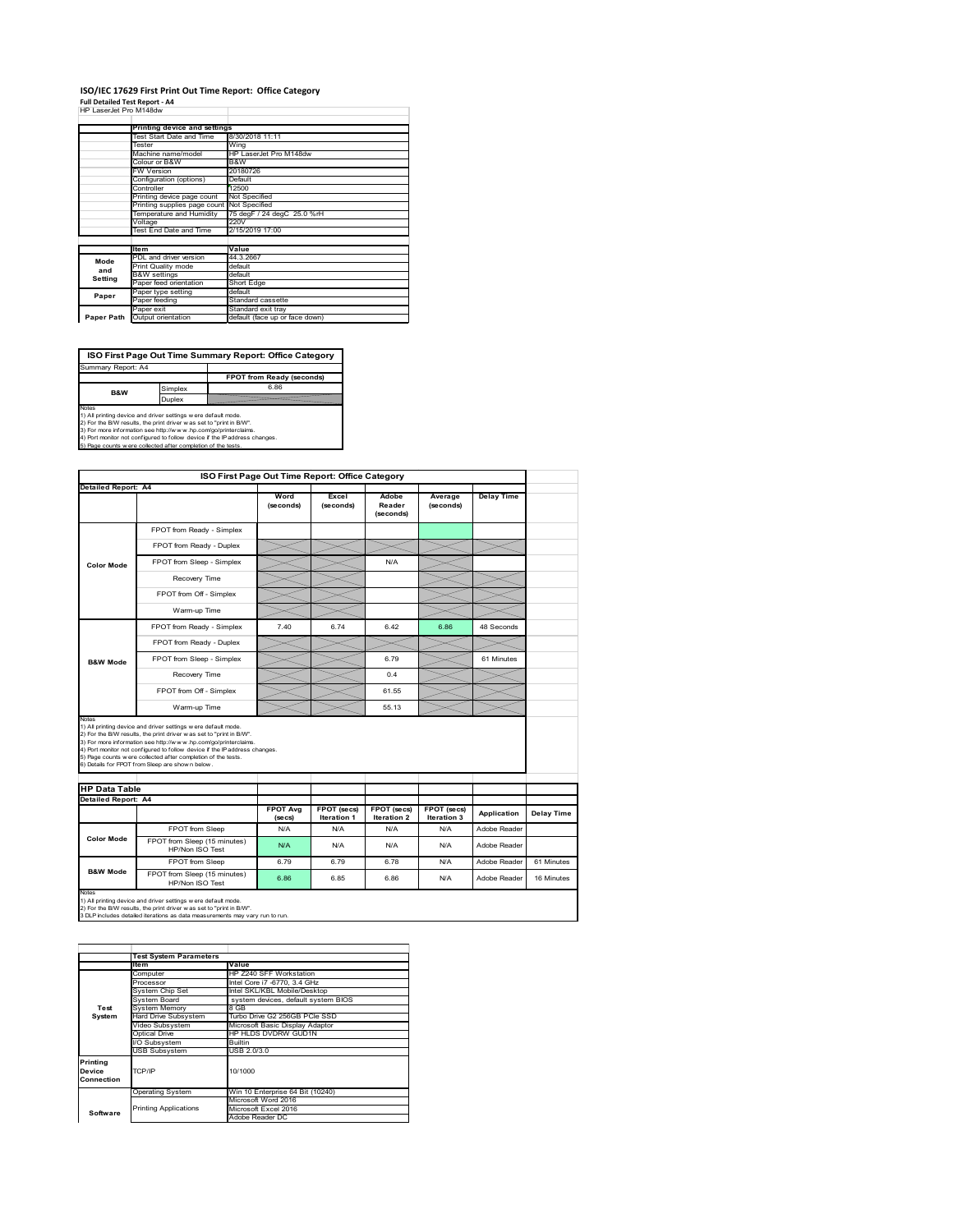### **ISO/IEC 29183 Copy Productivity Report**

**Full Detailed Test Report ‐ LETTER**

| HP LaserJet Pro M148dw |                                          |                                                     |
|------------------------|------------------------------------------|-----------------------------------------------------|
|                        |                                          |                                                     |
|                        | <b>Machine Setup Information</b>         |                                                     |
|                        | Test Start Date and Time 8/30/2018 16:14 |                                                     |
|                        | <b>Tester</b> Wing                       |                                                     |
|                        |                                          | Machine name/model HP LaserJet Pro M148dw           |
|                        | Colour or B&W B&W                        |                                                     |
|                        | <b>FW Version 20180726</b>               |                                                     |
|                        | Configuration (options) Not Specified    |                                                     |
|                        |                                          | Temperature and Humidity 75 degF / 24 degC 25.0 %rH |
|                        | Test End Date and Time: 1/20/2019 10:30  |                                                     |
|                        |                                          |                                                     |
|                        | Pre-set Item                             | <b>Pre-set Value</b>                                |
|                        | <b>Output Resolution Default</b>         |                                                     |
|                        | Output Quality Default                   |                                                     |
| Mode                   |                                          | Copying Mode Colour for Colour and B&W for B&W      |
|                        | Auto Density Adjustment Default          |                                                     |
|                        |                                          | Collating function Set in Control Panel             |
| Paper                  | Paper Sending Direction Default          |                                                     |
|                        | Paper Type Setting Default               |                                                     |
| Paper                  | Paper Feeding Tray 2                     |                                                     |
| Path                   | Paper Exit Default                       |                                                     |
|                        |                                          | Face Up Exit Default (face down)                    |
|                        | Fixing Capability Default                |                                                     |
| Temporary              | Image Quality Stability Default          |                                                     |
| Stop                   | Capacity of Paper Default                |                                                     |
|                        | Others None                              |                                                     |
|                        |                                          |                                                     |
|                        | Paper Manufacturer HP / Xerox            |                                                     |
| Paper                  |                                          | Paper Weight 20lb / 75 g/m2                         |
|                        | Paper Size Letter / A4                   |                                                     |

| Summary Report: Letter |              |             |
|------------------------|--------------|-------------|
|                        |              |             |
|                        | <b>SFCOT</b> | sESAT (ipm) |
| <b>B&amp;W</b>         | 6.24         | 3011        |

Notes

First Copy Out and Copy Speed measured using ISO/IEC 29183, excludes first set of test documents. For more information see http://w w w .hp.com/go/printerclaims. Exact speed varies depending on the system configuration and document.

Only Target A w as used, all test documents have the same Saturated throughput. Reference ISO/IEC29183:2010 Clause 5, Sections 5.3.1 and 5.3.2

| Detailed Report: LETTER |               |              |       |             |                |             |
|-------------------------|---------------|--------------|-------|-------------|----------------|-------------|
|                         |               |              |       |             |                |             |
|                         | <b>Target</b> | sFCOT (secs) |       | sEFTP (ipm) |                | sESAT (ipm) |
|                         |               |              | 1copy | 1copy+30sec | 1copy+4minutes |             |
|                         | A             | 6.24         | 9.62  | 26.85       | 29.56          | 30.11       |
|                         |               |              |       | 17 sets     | 99 sets        |             |
|                         | B             |              |       |             |                |             |
|                         |               |              |       |             |                |             |
| B&W                     | C             |              |       |             |                |             |
|                         |               |              |       |             |                |             |
|                         | D             |              |       |             |                |             |
|                         |               |              |       |             |                |             |
|                         | Average       | 6.24         | 9.62  | 26.85       | 29.56          | 30.11       |

Paper type/name HP Multipurpose Ultra White / HP Office

Notes

First Copy Out and Copy Speed measured using ISO/IEC 29183, excludes first set of test documents. For more information see http://w w w .hp.com/go/printerclaims. Exact speed varies depending on the system configuration and document. Only Target A w as used, all test documents have the same Saturated throughput. Control Panel copy limitations is 99. The 4 minute test w as ran w ith 99 copies. Reference ISO/IEC29183:2010 Clause 5, Sections 5.3.1 and 5.3.2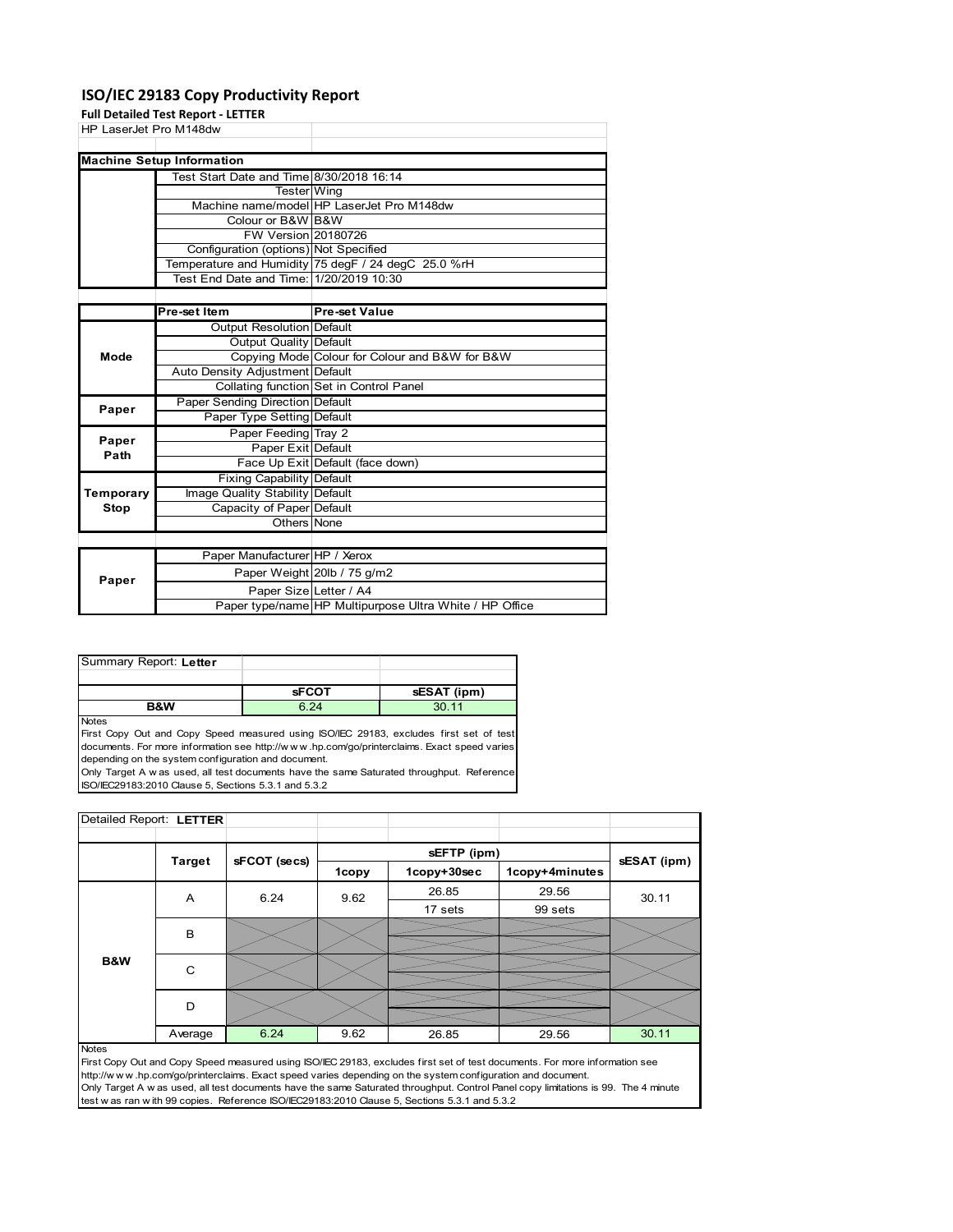### **ISO/IEC 29183 Copy Productivity Report**

**Full Detailed Test Report ‐ A4**

|                        | run betanea Test Report - A+             |                                                     |
|------------------------|------------------------------------------|-----------------------------------------------------|
| HP LaserJet Pro M148dw |                                          |                                                     |
|                        |                                          |                                                     |
|                        | <b>Machine Setup Information</b>         |                                                     |
|                        | Test Start Date and Time 8/30/2018 16:14 |                                                     |
|                        | Tester Wing                              |                                                     |
|                        |                                          | Machine name/model HP LaserJet Pro M148dw           |
|                        | Colour or B&W B&W                        |                                                     |
|                        | <b>FW Version 20180726</b>               |                                                     |
|                        | Configuration (options) Not Specified    |                                                     |
|                        |                                          | Temperature and Humidity 75 degF / 24 degC 25.0 %rH |
|                        | Test End Date and Time: 1/20/2019 10:30  |                                                     |
|                        |                                          |                                                     |
|                        | Pre-set Item                             | <b>Pre-set Value</b>                                |
|                        | Output Resolution Default                |                                                     |
|                        | Output Quality Default                   |                                                     |
| Mode                   |                                          | Copying Mode Colour for Colour and B&W for B&W      |
|                        | Auto Density Adjustment Default          |                                                     |
|                        |                                          | Collating function Set in Control Panel             |
| Paper                  | <b>Paper Sending Direction Default</b>   |                                                     |
|                        | Paper Type Setting Default               |                                                     |
|                        | Paper Feeding Tray 2                     |                                                     |
| Paper<br>Path          | Paper Exit Default                       |                                                     |
|                        |                                          | Face Up Exit Default (face down)                    |
|                        | Fixing Capability Default                |                                                     |
| Temporary              | Image Quality Stability Default          |                                                     |
| Stop                   | Capacity of Paper Default                |                                                     |
|                        | Others None                              |                                                     |
|                        |                                          |                                                     |
|                        | Paper Manufacturer HP / Xerox            |                                                     |
| Paper                  |                                          | Paper Weight 20lb / 75 g/m2                         |
|                        | Paper Size Letter / A4                   |                                                     |

| Summary Report: A4 |              |             |
|--------------------|--------------|-------------|
|                    |              |             |
|                    | <b>sFCOT</b> | sESAT (ipm) |
|                    |              |             |

**Notes** 

First Copy Out and Copy Speed measured using ISO/IEC 29183, excludes first set of test documents. For more information see http://w w w .hp.com/go/printerclaims. Exact speed varies depending on the system configuration and document.

Only Target A w as used, all test documents have the same Saturated throughput. Reference ISO/IEC29183:2010 Clause 5, Sections 5.3.1 and 5.3.2

| Detailed Report: A4 |               |              |       |             |                |             |
|---------------------|---------------|--------------|-------|-------------|----------------|-------------|
|                     |               |              |       | sEFTP (ipm) |                |             |
|                     | <b>Target</b> | sFCOT (secs) | 1copy | 1copy+30sec | 1copy+4minutes | sESAT (ipm) |
|                     | A             | 6.29         | 9.54  | 25.54       | 28.09          | 28.59       |
|                     |               |              |       | 17 sets     | 99 sets        |             |
|                     | B             |              |       |             |                |             |
|                     |               |              |       |             |                |             |
| B&W                 | C             |              |       |             |                |             |
|                     |               |              |       |             |                |             |
|                     | D             |              |       |             |                |             |
|                     |               |              |       |             |                |             |
| $N = 4 - 4$         | Average       | 6.29         | 9.54  | 25.54       | 28.09          | 28.59       |

Paper type/name HP Multipurpose Ultra White / HP Office

Notes

First Copy Out and Copy Speed measured using ISO/IEC 29183, excludes first set of test documents. For more information see http://w w w .hp.com/go/printerclaims. Exact speed varies depending on the system configuration and document. Only Target A w as used, all test documents have the same Saturated throughput. Control Panel copy limitations is 99. The 4 minute test w as ran w ith 99 copies. Reference ISO/IEC29183:2010 Clause 5, Sections 5.3.1 and 5.3.2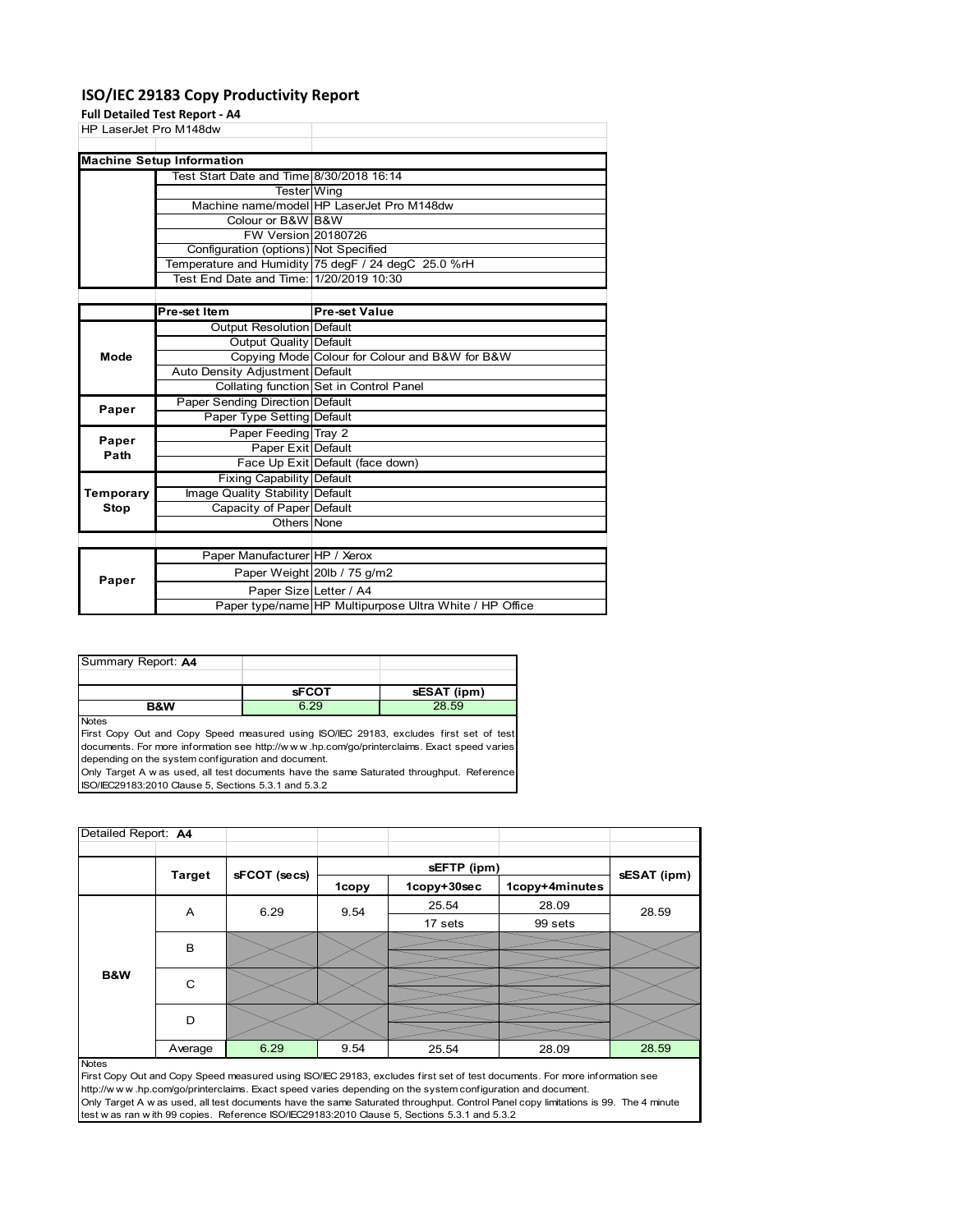### **ISO/IEC 24735 Copy Productivity Report**

**Full Detailed Test Report ‐ LETTER**

| <b>Machine Setup Information</b>         |                                                                 |
|------------------------------------------|-----------------------------------------------------------------|
| Test Start Date and Time 8/30/2018 16:56 |                                                                 |
| Tester Wing                              |                                                                 |
|                                          | Machine name/model HP LaserJet Pro M148dw                       |
| Colour or B&W B&W                        |                                                                 |
| FW Version 20180726                      |                                                                 |
| Configuration (options) Not Specified    |                                                                 |
|                                          | Temperature and Humidity 75 degF / 24 degC 25.0 %rH             |
| Test End Date and Time: 1/20/2019 13:27  |                                                                 |
|                                          |                                                                 |
| Pre-set Item                             | <b>Pre-set Value</b>                                            |
| <b>Output Resolution Default</b>         |                                                                 |
| <b>Output Quality Default</b>            |                                                                 |
| Copying Mode Default                     |                                                                 |
| Auto Density Adjustment Default          |                                                                 |
|                                          | Collating function Activated (if not activated in default mode) |
| Paper Sending Direction Default          |                                                                 |
| Paper Type Setting Default               |                                                                 |
|                                          | Paper Feeding Standard cassette                                 |
|                                          | Paper Exit Standard exit tray                                   |
| Face Up Exit Default                     |                                                                 |
| Fixing Capability Default                |                                                                 |
| Image Quality Stability Default          |                                                                 |
| Capacity of Paper Default                |                                                                 |
|                                          | Others Default                                                  |
|                                          |                                                                 |
| Paper Manufacturer HP / Xerox            |                                                                 |
|                                          | Paper Weight 20lb / 75 g/m2                                     |
| Paper Size Letter / A4                   |                                                                 |

|                         | <b>ISO/IEC 24735 Copy Productivity Report</b> |                                                     |            |                  |                  |                 |
|-------------------------|-----------------------------------------------|-----------------------------------------------------|------------|------------------|------------------|-----------------|
| Detailed Report: LETTER |                                               |                                                     |            |                  |                  |                 |
|                         | Copying                                       | FSOT (secs)                                         |            | EFTP (ipm)       |                  | ESAT (ipm)      |
|                         | <b>Mode</b>                                   | 1 set only                                          | 1 set only | 1 set + $30$ sec | 1 set + $4min$   | $1$ set + 30sec |
|                         | 1:1                                           |                                                     | (1 set)    |                  |                  |                 |
| <b>Color Mode</b>       | 1:2                                           |                                                     | (1 set)    |                  |                  |                 |
|                         | 2:2                                           |                                                     | (1 set)    |                  |                  |                 |
|                         | 1:1                                           | 22.23                                               | 10.79      | 22.22<br>5 sets  | 27.17<br>32 sets | 30.20           |
| <b>B&amp;W</b> mode     | 1:2                                           | 26.62                                               | 9.00       | 14.74<br>4 sets  |                  | 18.72           |
|                         | 2:2                                           |                                                     |            |                  |                  |                 |
| <b>Notes</b>            |                                               | Reports located: http://www.hp.com/go/printerclaims |            |                  |                  |                 |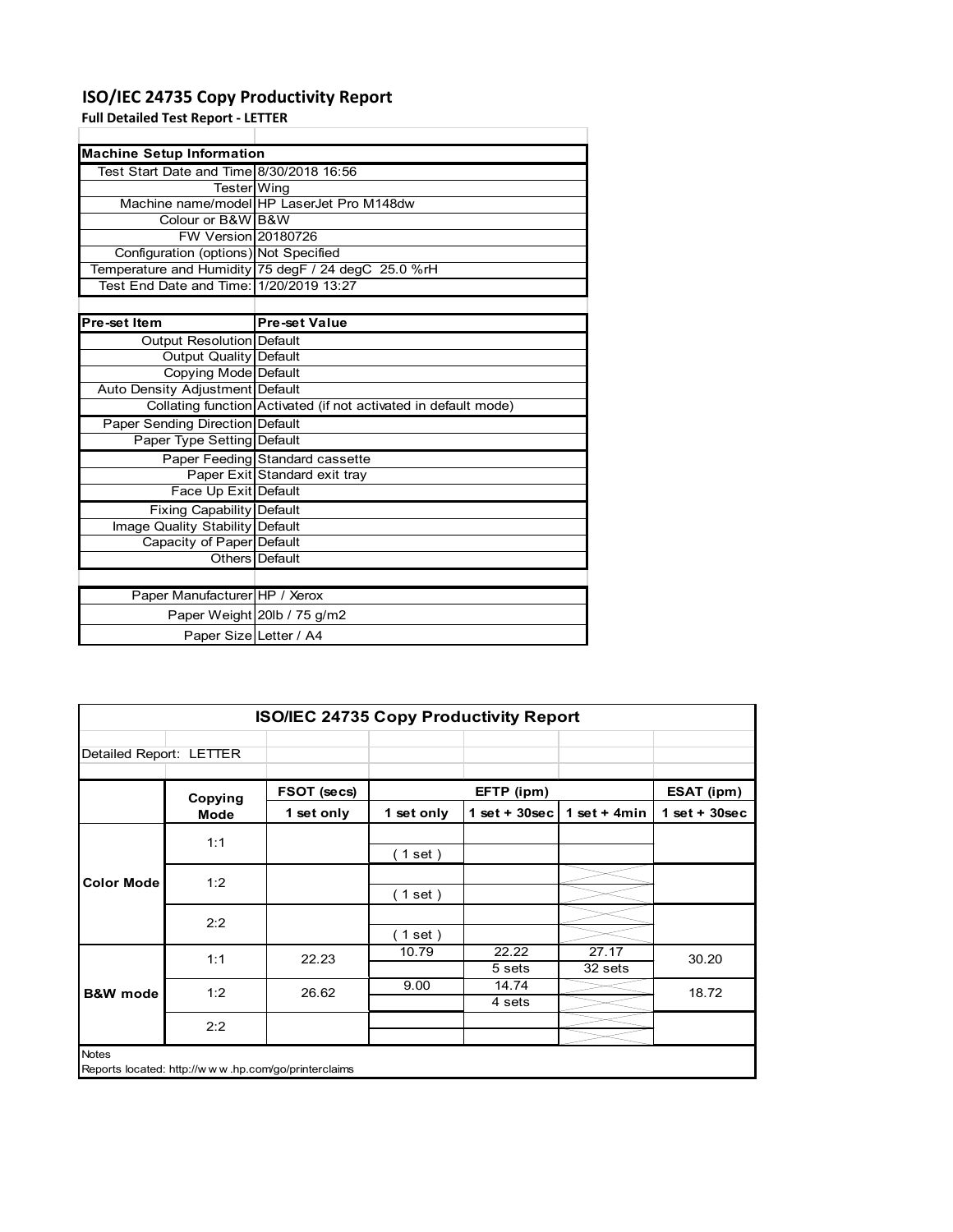## **ISO/IEC 24735 Copy Productivity Report**

**Full Detailed Test Report ‐ A4**

| <b>Machine Setup Information</b>         |                                                                 |
|------------------------------------------|-----------------------------------------------------------------|
| Test Start Date and Time 8/30/2018 16:56 |                                                                 |
| Tester Wing                              |                                                                 |
|                                          | Machine name/model HP LaserJet Pro M148dw                       |
| Colour or B&W B&W                        |                                                                 |
| FW Version 20180726                      |                                                                 |
| Configuration (options) Not Specified    |                                                                 |
|                                          | Temperature and Humidity 75 degF / 24 degC 25.0 %rH             |
|                                          |                                                                 |
|                                          |                                                                 |
| Pre-set Item                             | <b>Pre-set Value</b>                                            |
| Output Resolution Default                |                                                                 |
| Output Quality Default                   |                                                                 |
| Copying Mode Default                     |                                                                 |
| Auto Density Adjustment Default          |                                                                 |
|                                          | Collating function Activated (if not activated in default mode) |
| <b>Paper Sending Direction Default</b>   |                                                                 |
| Paper Type Setting Default               |                                                                 |
|                                          | Paper Feeding Standard cassette                                 |
|                                          | Paper Exit Standard exit tray                                   |
| Face Up Exit Default                     |                                                                 |
| <b>Fixing Capability Default</b>         |                                                                 |
| Image Quality Stability Default          |                                                                 |
| Capacity of Paper Default                |                                                                 |
|                                          | Others Default                                                  |
|                                          |                                                                 |
| Paper Manufacturer HP / Xerox            |                                                                 |
|                                          | Paper Weight 20lb / 75 g/m2                                     |
| Paper Size Letter / A4                   |                                                                 |

| Detailed Report: A4   |             |             |            |                  |                  |                 |
|-----------------------|-------------|-------------|------------|------------------|------------------|-----------------|
|                       | Copying     | FSOT (secs) |            | EFTP (ipm)       |                  | ESAT (ipm)      |
|                       | <b>Mode</b> | 1 set only  | 1 set only | 1 set + $30$ sec | 1 set + 4 $min$  | $1$ set + 30sec |
|                       | 1:1         |             | (1 set)    |                  |                  |                 |
| Colour<br><b>Mode</b> | 1:2         |             | (1 set)    |                  |                  |                 |
|                       | 2:2         |             | (1 set)    |                  |                  |                 |
|                       | 1:1         | 22.87       | 10.49      | 21.35<br>5 sets  | 27.20<br>31 sets | 28.72           |
| <b>B&amp;W</b> mode   | 1:2         | 27.96       | 8.56       | 14.26<br>4 sets  |                  | 18.16           |
|                       | 2:2         |             |            |                  |                  |                 |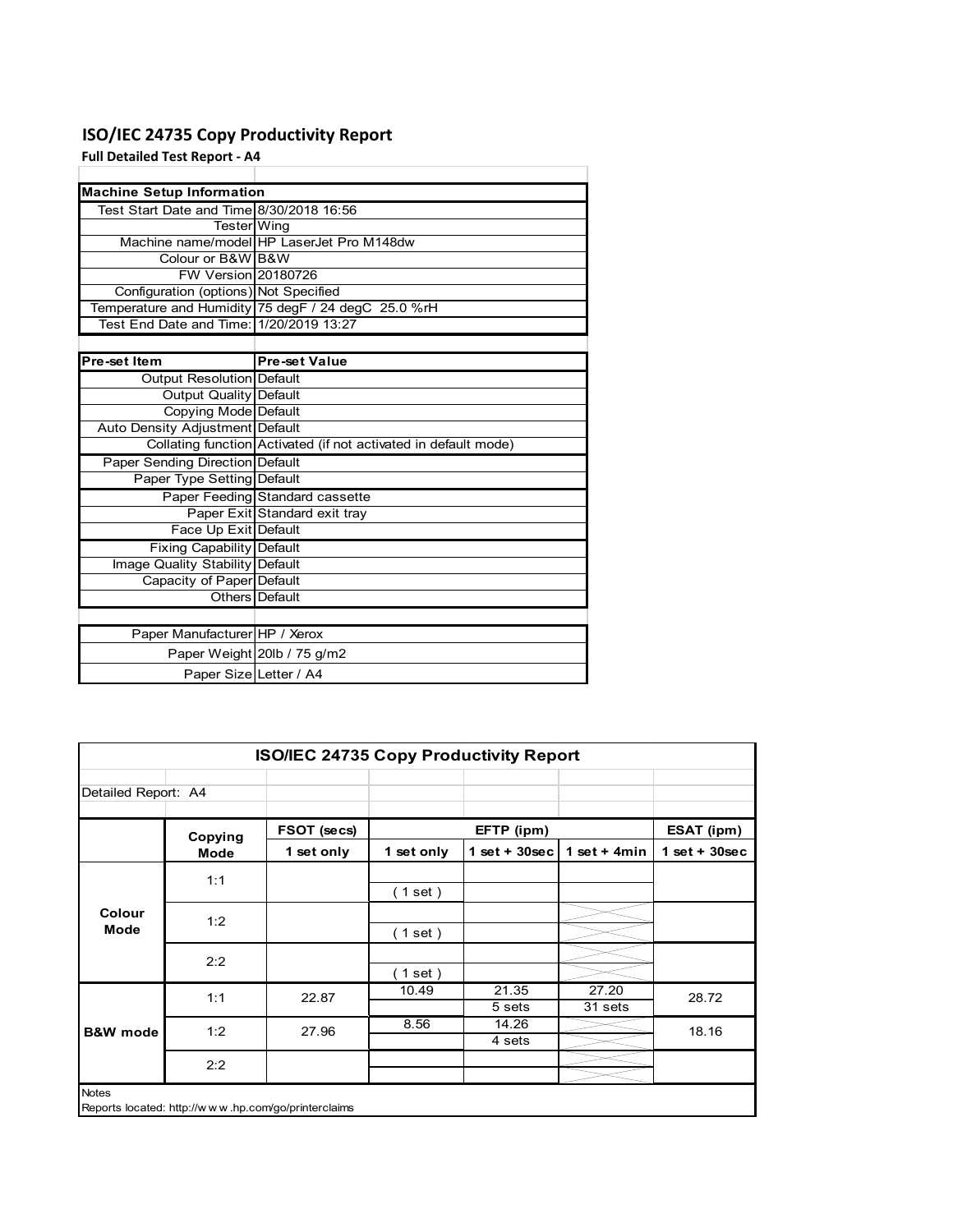### **ISO/IEC 17991 Scanning Productivity Report**

### **Full Detailed Test Report ‐ LETTER**

|            | <b>Machine Setup Information</b> |                                          |  |  |
|------------|----------------------------------|------------------------------------------|--|--|
|            | Test Start Date and Time         | 11/7/2018 17:09                          |  |  |
|            | Tester                           | Wing                                     |  |  |
|            | Machine name/model               | HP LaserJet Pro M148dw                   |  |  |
|            | Colour or B&W                    | B&W                                      |  |  |
|            | Configuration (options)          | Default                                  |  |  |
|            | Temperature and Humidity         | 75 degF / 24 degC 25.0 %rH               |  |  |
|            | Voltage                          | 220V                                     |  |  |
|            | Test End Date and Time           | 11/8/2018 10:28                          |  |  |
|            |                                  |                                          |  |  |
|            | <b>Preset Item</b>               | <b>Preset Value</b>                      |  |  |
|            | Scanning resolution              | default (200 dpi)                        |  |  |
|            | Colour or grey scale/B&W         | default (colour)                         |  |  |
| Mode       | Duplex / simplex                 | default (simplex)                        |  |  |
| and        | Original page size               | default (A4)                             |  |  |
| Setting    | Paper feed orientation           | default (long edge)                      |  |  |
|            | Scan destination                 | default (shared network)                 |  |  |
|            | Storing File Type                | default (PDF-multi)                      |  |  |
|            | Auto scan quality adjustment     | default (factory preset default setting) |  |  |
| <b>ADF</b> | Paper feed direction             | default (long edge)                      |  |  |
|            | Output orientation               | default                                  |  |  |
| Paper-path | Scanning unit                    | default (duplex ADF)                     |  |  |

### **ISO/IEC 17991 - Scan Summary Report: ADF Productivity Measurement**

| <b>Summary Report: Letter</b>                                                                   |                |                      |              |                           |  |  |  |  |
|-------------------------------------------------------------------------------------------------|----------------|----------------------|--------------|---------------------------|--|--|--|--|
|                                                                                                 |                | <b>Scanning Mode</b> |              | <b>Measurement result</b> |  |  |  |  |
|                                                                                                 | File format    | Resolution           |              | scESAT 30secA             |  |  |  |  |
|                                                                                                 | version        |                      | side         | (ipm)                     |  |  |  |  |
| Colour                                                                                          | <b>PDF 1.7</b> | 200                  | single sided | 9.01                      |  |  |  |  |
|                                                                                                 |                |                      | double sided | 0.00                      |  |  |  |  |
| <b>B&amp;W</b>                                                                                  | <b>PDF 1.7</b> | 200                  | single sided | 16.07                     |  |  |  |  |
|                                                                                                 |                |                      | double sided | 0.00                      |  |  |  |  |
| <b>Notes</b><br>45 For access to former than a such than (from contract and an industrial basic |                |                      |              |                           |  |  |  |  |

1) For more information see http://w w w .hp.com/go/printerclaims. 2) For the B/W results, the device scan setting is set to "Scan in B/W".

### **ISO/IEC 17991 - Scan Summary Report: Network Folder Productivity Measurement**

| <b>Summary Report: Letter</b>                                                                                                                        |                        | <b>Scanning Mode</b> |                              | <b>Measurement result</b> |                             |                            |  |  |
|------------------------------------------------------------------------------------------------------------------------------------------------------|------------------------|----------------------|------------------------------|---------------------------|-----------------------------|----------------------------|--|--|
|                                                                                                                                                      | File format<br>version | Resolution           | Scanning<br>side             | scEFTP 30secF<br>(ipm)    | File size 30secF<br>(Mbyte) | Number of<br>Sets (30secF) |  |  |
| Colour                                                                                                                                               | <b>PDF 1.7</b>         | 200                  | single sided<br>double sided | 7.25<br>0.00              | 3.89                        | 3.00                       |  |  |
| B&W                                                                                                                                                  | <b>PDF 1.7</b>         | 200                  | single sided<br>double sided | 11.40<br>0.00             | 4.76                        | 4.00                       |  |  |
| Notes<br>1) For more information see http://www.hp.com/go/printerclaims.<br>2) For the B/W results, the device scan setting is set to "Scan in B/W". |                        |                      |                              |                           |                             |                            |  |  |

| ISO/IEC 17991 - Scan Full Report: ADF Productivity Measurement |                        |              |                  |                           |                        |                        |  |  |  |  |
|----------------------------------------------------------------|------------------------|--------------|------------------|---------------------------|------------------------|------------------------|--|--|--|--|
| <b>Summary Report: Letter</b>                                  |                        |              |                  |                           |                        |                        |  |  |  |  |
|                                                                | <b>Scanning Mode</b>   |              |                  | <b>Measurement result</b> |                        |                        |  |  |  |  |
|                                                                | File format<br>version | Resolution   | Scanning<br>side | scEFTP 1setA<br>(ipm)     | scEFTP 30secA<br>(ipm) | scESAT 30secA<br>(ipm) |  |  |  |  |
| Colour                                                         | 200<br><b>PDF 1.7</b>  |              | single sided     | 7.71                      | 8.53                   | 9.01                   |  |  |  |  |
|                                                                |                        | double sided | 0.00             | n                         | $\Omega$               |                        |  |  |  |  |
|                                                                | 200<br><b>PDF 1.7</b>  | single sided | 12.25            | 14.98                     | 16.07                  |                        |  |  |  |  |
| B&W                                                            |                        |              | double sided     | 0.00                      | n                      | $\Omega$               |  |  |  |  |

Notes 1) For more information see http://w w w .hp.com/go/printerclaims. 2) For the B/W results, the device scan setting is set to "Scan in B/W".

| <b>Summary Report: Letter</b> |                        |                      |                  |                       |                           |                             |                               |  |  |  |
|-------------------------------|------------------------|----------------------|------------------|-----------------------|---------------------------|-----------------------------|-------------------------------|--|--|--|
|                               |                        | <b>Scanning Mode</b> |                  |                       | <b>Measurement result</b> |                             |                               |  |  |  |
|                               | File format<br>version | Resolution           | Scanning<br>side | scFFTP 1setF<br>(ipm) | scFFTP 30secF<br>(ipm)    | File size 30secF<br>(Mbyte) | Number of<br>Sets<br>(30secF) |  |  |  |
| Colour                        | <b>PDF 1.7</b>         | 200                  | single sided     | 4.52                  | 7.25                      | 3.89                        |                               |  |  |  |
|                               |                        |                      | double sided     | 0.00                  | 0.00                      |                             |                               |  |  |  |
| <b>B&amp;W</b>                | <b>PDF 1.7</b>         | 200                  | single sided     | 5.25                  | 11.40                     | 4.76                        |                               |  |  |  |
|                               |                        |                      | double sided     | 0.00                  | 0.00                      |                             |                               |  |  |  |

1) For more information see http://w w w .hp.com/go/printerclaims. 2) For the B/W results, the device scan setting is set to "Scan in B/W".

|            | <b>Test System Parameters</b> |                                     |
|------------|-------------------------------|-------------------------------------|
|            | Item                          | Value                               |
|            | Computer name                 | HP Z240 SFF Workstation             |
|            | Processor                     | Intel Core i7 -6770, 3.4 GHz        |
|            | System Chip Set               | Intel SKL/KBL Mobile/Desktop        |
|            | System Board                  | system devices, default system BIOS |
|            | <b>System Memory</b>          | 8 GB                                |
| System     | Hard Drive Subsystem          | Turbo Drive G2 256GB PCIe SSD       |
|            | Video Subsystem               | Microsoft Basic Display Adaptor     |
|            | <b>Optical Drive</b>          | HP HLDS DVDRW GUD1N                 |
|            | I/O Subsystem                 | <b>Builtin</b>                      |
|            | <b>USB Subsystem</b>          | USB 2.0/3.0                         |
|            | <b>Operating System</b>       | Win 10 Enterprise 64 Bit (10240)    |
|            | Location of network folder    | РC                                  |
|            | Internet Protocol             | IP <sub>v4</sub>                    |
| Scanning   | <b>Transfer Protocol</b>      | <b>SMB</b>                          |
| Device     | Hub                           | Trendnet Router and Gbit Switch     |
| Connection | <b>Network Speed</b>          | TCP 10/1000 Mbit Ethernet           |
|            | <b>Connetion Cable</b>        | Cat6 Straight cable                 |
|            | Wireless router               | No use                              |
|            | Others                        | No use                              |